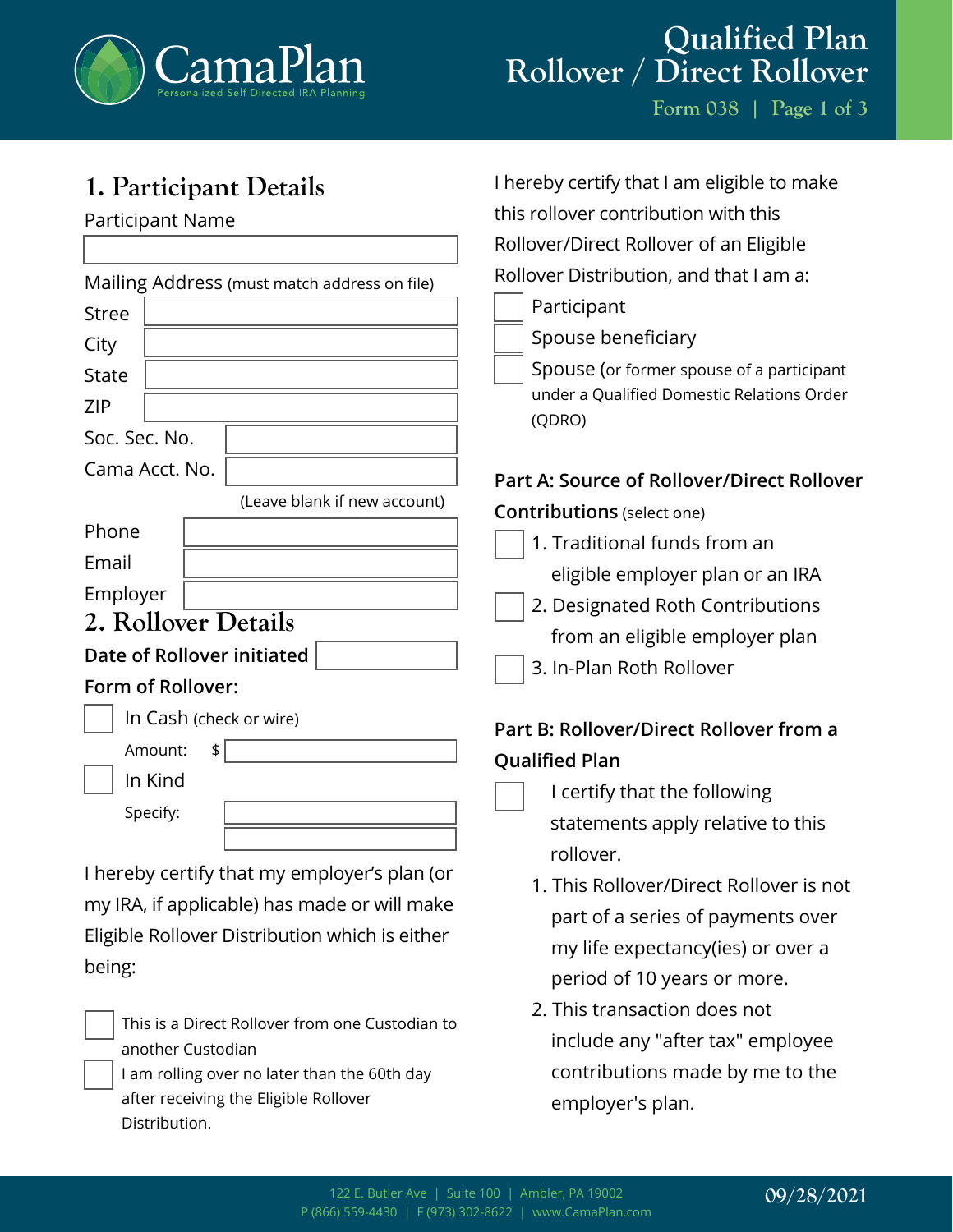

**Form 038 | Page 2 of 3**

- 3. This transaction does not include any required minimum distributions with respect to the employer's plan.
- 4. This transaction does not include hardship distributions made after December 31, 1998 from any employer's 401(k) or 403(b) plan.

### **Part C: Rollover from an IRA**

- I certify that the following statements apply relative to this rollover.
- 1. The IRA is a Conduit IRA, and no part of the IRA represents any funds other than an eligible rollover distribution from an eligible employer plan.
- 2. The IRA includes IRA contributions, funds other than an eligible rollover distribution from an eligible employer plan.
- 3. No part of the funds being rolled over from the IRA to the Qualified Plan represent basis in the IRA.
- 4. This rollover to a Qualified Plan is being made within 60 days of my receipt of funds from an IRA.
- 5. This rollover does not include any required minimum distributions with respect to this IRA that has not already been satisfied from another one of my IRA accounts.

| Part D: Rollover after Age 72 Complete, if     |
|------------------------------------------------|
| applicable, in addition to either Part B or C. |

**This Distribution was received:**

### **This Distribution:**

- **I**s an outstanding rollover as of the prior December 31st.
- Is NOT an outstanding rollover as of the prior December 31st.

Complete only if the rollover contribution is being made **after the Participant's Required Beginning Date.**

I certify that this rollover does not include any required minimum from the distributing plan, or I certify that I have already satisfied my required minimum for the Plan being rolled over from another Plan.

## **3. Signatures**

I understand that this will not be a valid rollover unless Parts A through D above, as applicable, represents correct statements.

I acknowledge that, due to the complexities involved in the tax treatment of distributions from Qualified Plans and Conduit Individual Retirement Accounts, the Trustee/Custodian has recommended that I consult with my tax advisor or the Internal Revenue Service before completing this transaction to make certain that this transaction qualifies as a rollover and is appropriate in my individual circumstances. I release the Trustee/Custodian from any claim for damages on account of the failure of this transaction to qualify as a valid rollover.

I authorize this transfer to or from CamaPlan for alternative investment and recordkeeping purposes. I understand that no contributions or distributions will